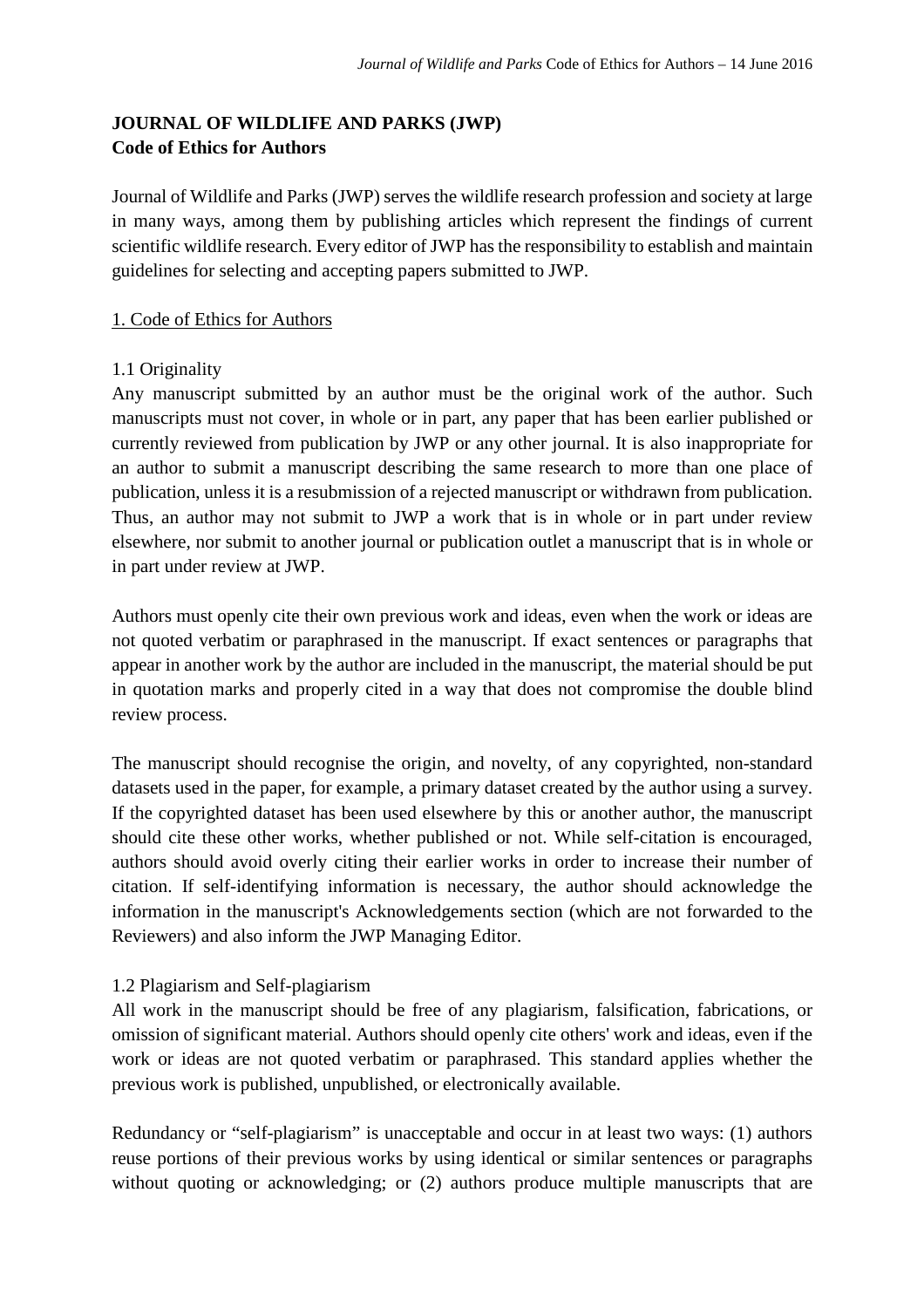slightly dissimilar from each other, which are submitted for publication in different journals but without acknowledgement of the other papers. Authors can and often do develop different aspects of an argument in more than one manuscript. However, manuscripts that differ largely in appearance, but are presented as separate and distinct research without acknowledging other related work, constitute attempts (whether unintentional or deliberate) to deceive reviewers and readers by overinflating the intellectual contribution of the manuscript. Since publication decisions are influenced by the novelty and innovativeness of manuscripts, such deception is inappropriate and unethical.

Authors should reduce their recycling of previous writings. If recycling is unavoidable, the author should inform the Editor at the time of submission and reference the previous writings in the manuscript. Such self-referencing should be worded prudently so as to avoid compromising the double-blind review process. If exact sentences or paragraphs that appear in another work by the author are included in the manuscript, the material must be put in quotation marks and appropriately cited.

In cases the Editor deems as "major" redundancy (e.g., multiple overlapping paragraphs), the paper will be rejected and authors may be barred from submitting to JWP for a period of time. In cases of "minor" redundancy (e.g., a single duplicate paragraph describing the research methods), the authors would be asked to rephrase the duplicate sentences. JWP reserves the right to evaluate issues of plagiarism and redundancy on a case-by-case basis.

#### 1.3 Multiple Submissions

JWP does not allow or approve duplicate or concurrent submissions of a paper to more than one peer reviewed journal. An author must not submit the same manuscripts for simultaneous consideration by two or more journals. If a manuscript is rejected by one journal, only then the author may submit it to another journal. JWP's journal guidelines state clearly that "papers should describe the original work of the authors that has not been previously published in a refereed journal and is not currently under consideration for publication elsewhere." Multiple submission abuses the resources of all affected journals, including the valuable time of editors, reviewers, and staff, and is unprofessional and unacceptable. In addition, JWP does not accept any submission of manuscripts that have been published in full in a conference proceeding.

### 1.5 Conflicts of Interest

Authors should avoid conflicts of interest or the appearance of conflicts of interest throughout the research process. A conflict of interest is some fact known to a participant in the publication process that if revealed later, would make a reasonable reader feel misled or deceived (or an Author, Reviewer, or Editor feel defensive). Conflicts of interest may influence the judgment of Authors, Reviewers, and Editors. Possible conflicts often are not immediately apparent to others. They may be personal, commercial, political, academic, or financial.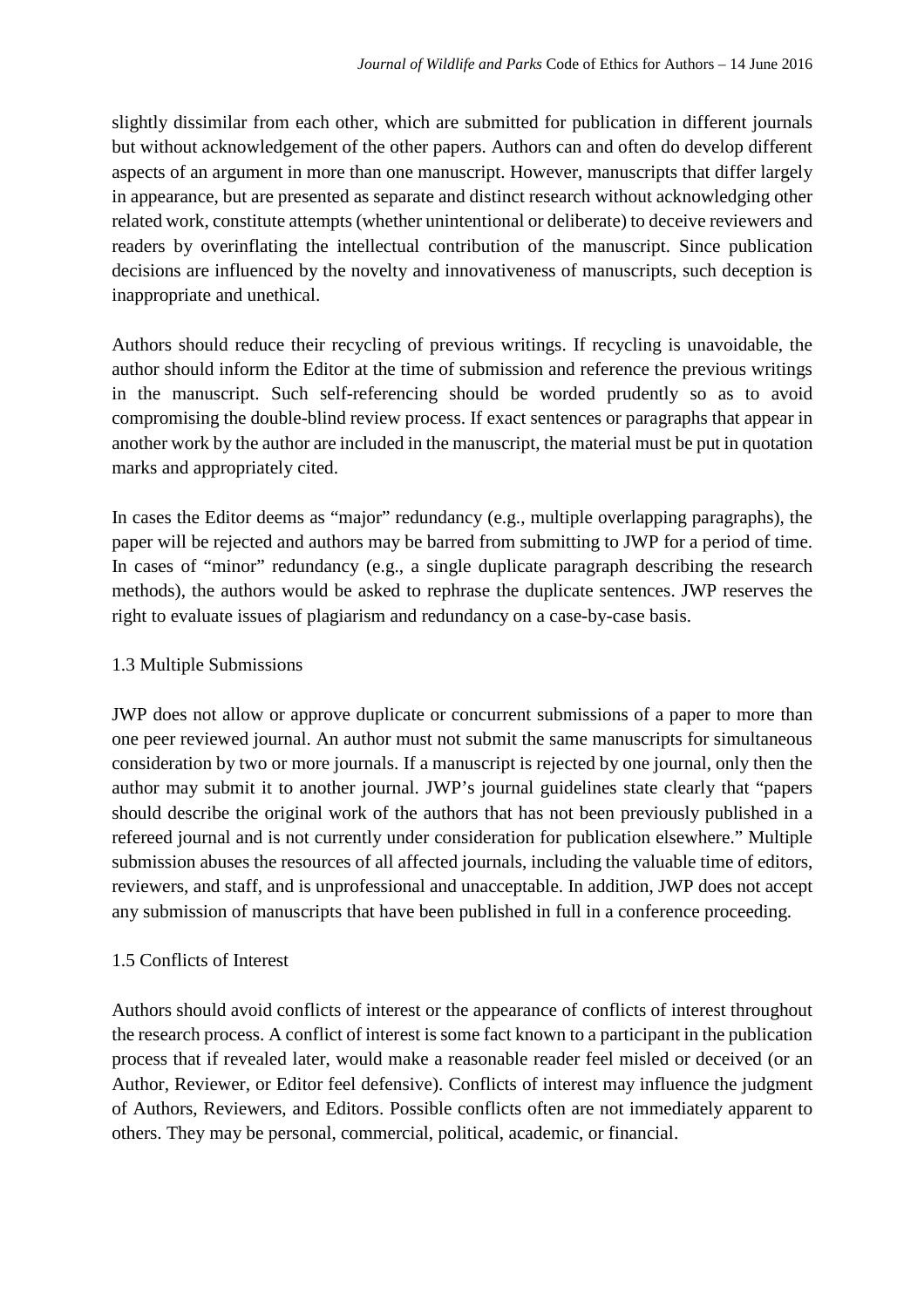All authors should include a statement disclosing any financial or other substantive conflicts of interest that may be construed to influence the results or interpretation of their manuscript. All sources of financial support for the project should be disclosed.

There are many professional activities of researchers that have the potential for a conflict of interest. Any professional relationship or action that may result in a conflict of interest must be fully disclosed. When objectivity and effectiveness cannot be maintained, the activity should be avoided or discontinued.

#### 1.6 Authorship Policies

#### 1.6.1 Authorship

Authorship is reserved to those who make major contributions to the research.

Credit is assigned to those who have contributed to a publication in proportion to their professional contributions. Major contributions of a professional character made by several persons to a common project are recognized by joint authorship, with the individual who made the principal contribution listed first.

All those who have made significant contributions should be listed as co-authors. The corresponding author ensures that all contributing co-authors and no uninvolved persons are included in the author list. The corresponding author will also verify that all co-authors have approved the final version of the paper and have agreed to its submission for publication.

#### 1.6.2 Change of Authorship

JWP's policy on authorship does not support adding or removing of names once the research paper or article has been submitted to JWP. However, a request for a change to the authorship can be considered by the Chief Executive Editor if the Corresponding author of the manuscript state their reason.

#### 1.6.3 Authors' Affiliation

The primary affiliation for each author should be institution where the majority of their work was done. If the author move to other institution, the current address may also be stated.

#### 1.6.4 Co-Authorship

All Co-Authors of papers should have made significant contributions to the work and share accountability for the results. Authorship and credit should be shared in proportion to the various parties' contributions. Authors should take responsibility and credit, including authorship credit, only for work they have actually performed or to which they have contributed. Other contributions should be cited in the manuscript's Acknowledgements or an endnote. The Corresponding Author who submits a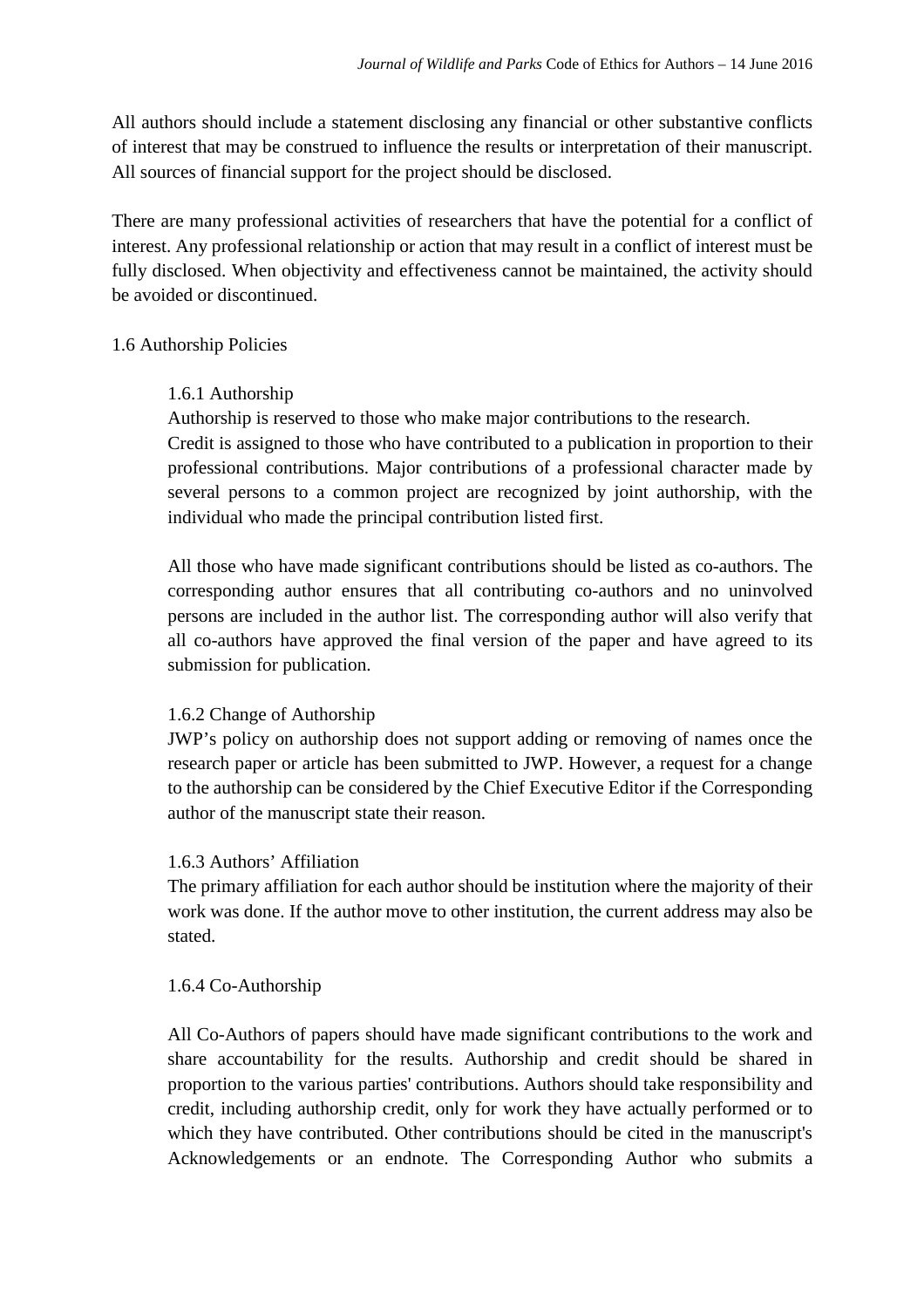manuscript to JWP should have sent all living Co-Authors a draft and obtained their assent to submission and publication.

# 1.7 Copyright Law

Authors should check their manuscripts for possible breaches of copyright law (e.g., where permissions are needed for quotations or tables taken from other publications) and secure the necessary permissions before submission. Authors should avoid anything in the text of the manuscript that might be actionable, such as defamation. Authors should avoid using sexist and biased language that could be interpreted as denigrating to ethnic or other groups; for example, plural rather than single pronouns ("they" rather than "he") are recommended.

### 1.8 Manuscript Withdrawal

Author may write to the Chief Executive Editor in requesting for the withdrawal of a manuscript that has been previously submitted for intended publication in JWP. However, for manuscript withdrawal is on permitted within two weeks from the initial manuscript submission date to JWP.

### 1.9 Timeliness

Authors should be prompt with their manuscript revisions. If an Author cannot meet the deadline given, the Author should contact the JWP Managing Editor as soon as possible to determine whether a longer time period or withdrawal from the review process should be chosen.

### 2. Code of Ethics for Reviews and Editors

### 2.1 Reciprocity

Reviewing for journals is a professional activity that provides value for the profession as a whole, and should be encouraged. Scholars who submit manuscripts to JWP are normally expected to reciprocate by accepting an invitation to review for the Journal.

### 2.1 Independence

JWP Editors and Reviewers must maintain their editorial independence and work to ensure that Authors have editorial freedom. Responsibility for acceptance or rejection of manuscripts rests with the Editors. Doing so normally entails advice from Reviewers; however, manuscripts that Editors deem clearly inappropriate may be rejected without such review.

### 2.2 Double-Blind Peer-Review

JWP follows a double-blind review process, whereby Authors do not know Reviewers and vice versa. Where articles appear in the Journal that were not double-blind reviewed, the standard of review should be clearly stated in the printed Acknowledgements accompanying the article.